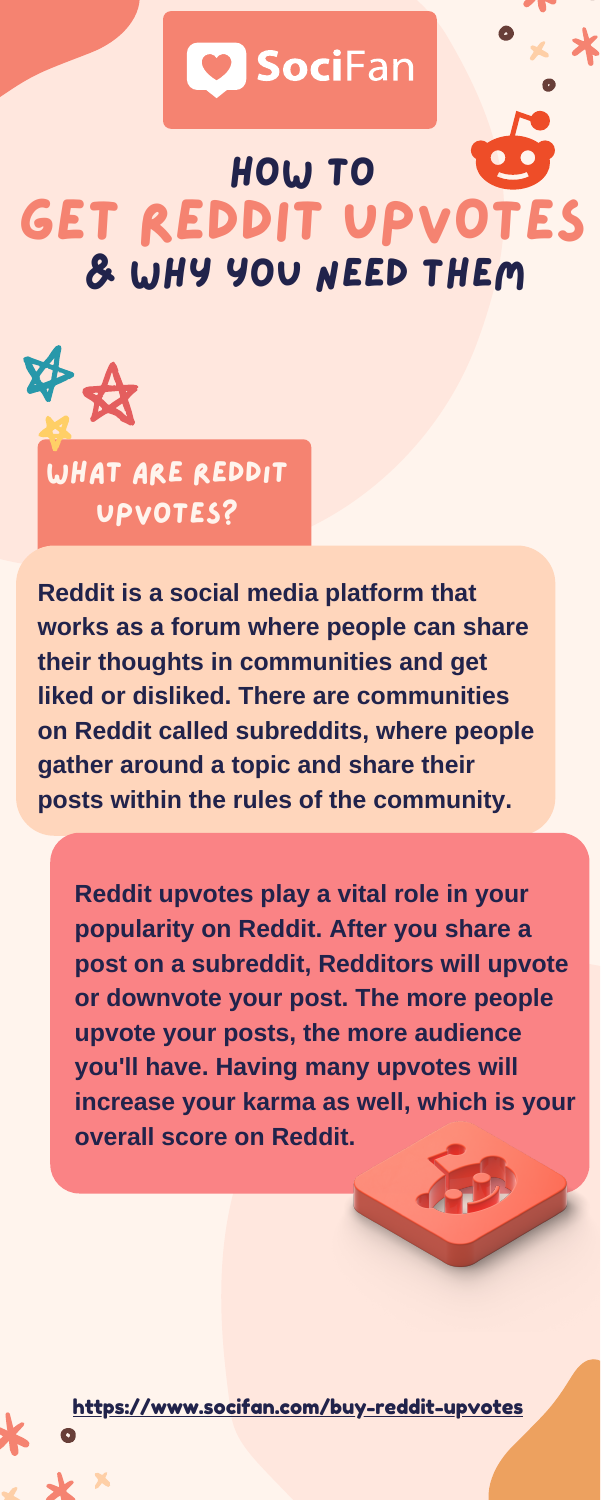<https://www.socifan.com/buy-reddit-upvotes>



HOW DO UPVOTES WORK?



**Getting upvotes to your posts will benefit you in many ways. First of all, receiving upvotes will help you reach popularity easily. By clicking on the arrow up, Redditors can upvote your post and get you engagement. High engagement means your posts are valuable, so more people will eventually vote for you.**

**Reddit upvotes can be considered the heart of Reddit. The main goal of Reddit is to share ideas with people, spread the word with as many as you can, and vote for them based on people's preferences.**

**You can think of Reddit upvotes as likes and shares on other social media platforms. However, in this context, it's possible to get downvotes as well. Don't think of downvotes as something terrible. Having downvotes along with upvotes is pretty natural as it's impossible to get everyone's attention and likes around an idea.**

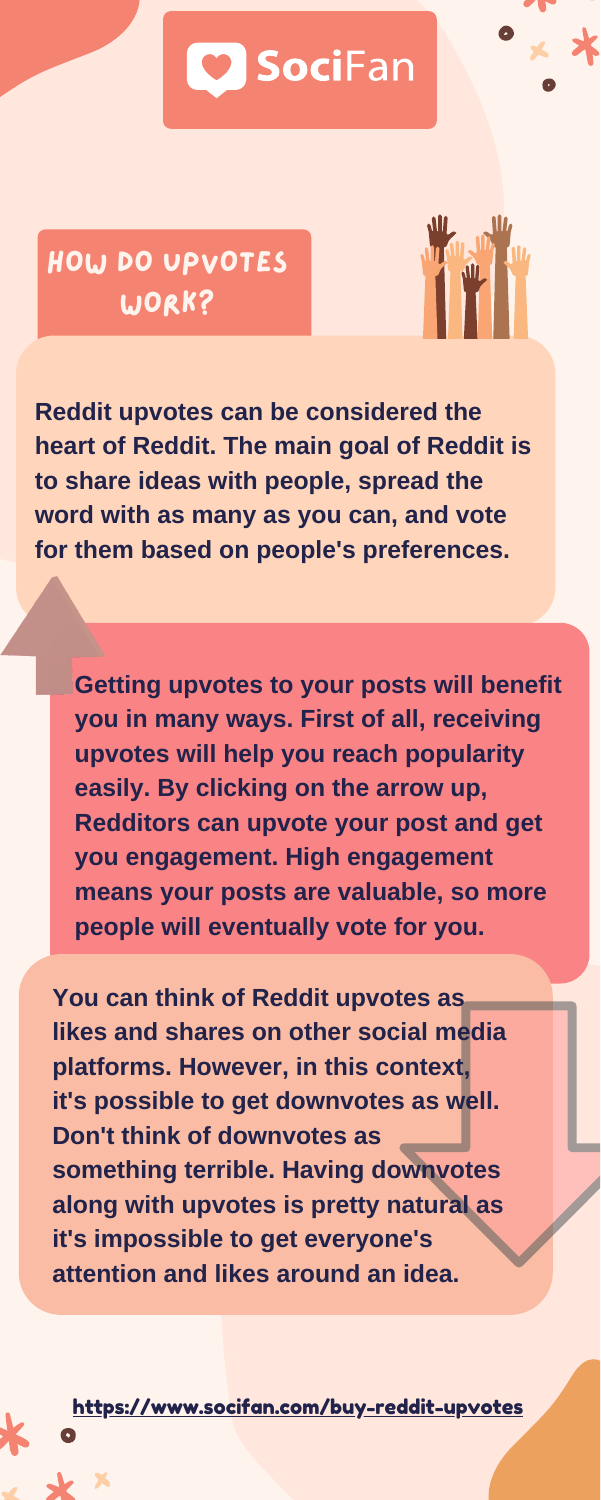<https://www.socifan.com/buy-reddit-upvotes>



HOW TO GET reddıt upvotes



**Be active on the posts that are shared in your community. Comment and upvote/downvote new posts. Use your imagination and leave catchy comments so that you can stand out from others. Besides receiving upvotes, getting noticed on other posts will increase your**

### **karma score.**

**Start by focusing on the quality of your posts. Try respecting the rules of the community you've joined. Then create your own post regarding the rules. People will be more interested in positive and respecting posts and will upvote you.**

**Pay attention to the titles of your posts. Titles will be the first thing other Redditors see. So, creating eye-catchy and humourous posts will get you more engagement and upvotes.**

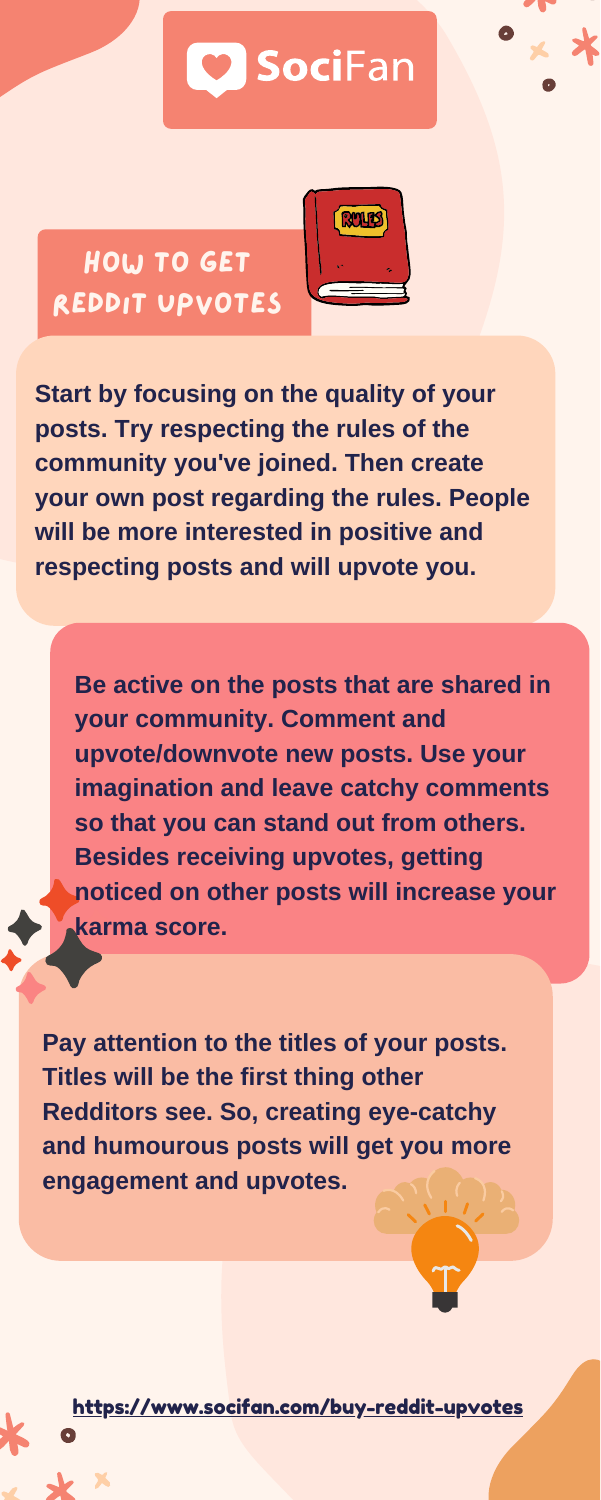**Go to "Buy Reddit [Upvotes"](https://www.socifan.com/buy-reddit-upvotes) page on SociFan.**





**It's so easy to buy Reddit upvotes on [SociFan](https://www.socifan.com/). With a couple of simple steps, you can get Reddit upvotes and increase your Reddit traffic. Here's how;**

# **O** SociFan

**You can buy Reddit upvotes to boost your popularity. It's the best way to create a crowd if you're starting from scratch. Buying Reddit upvotes from safe and trustworthy websites will help you a lot in your Reddit journey.**

how to buy reddıt upvotes



**Type your post link and enter how many upvotes you want.**